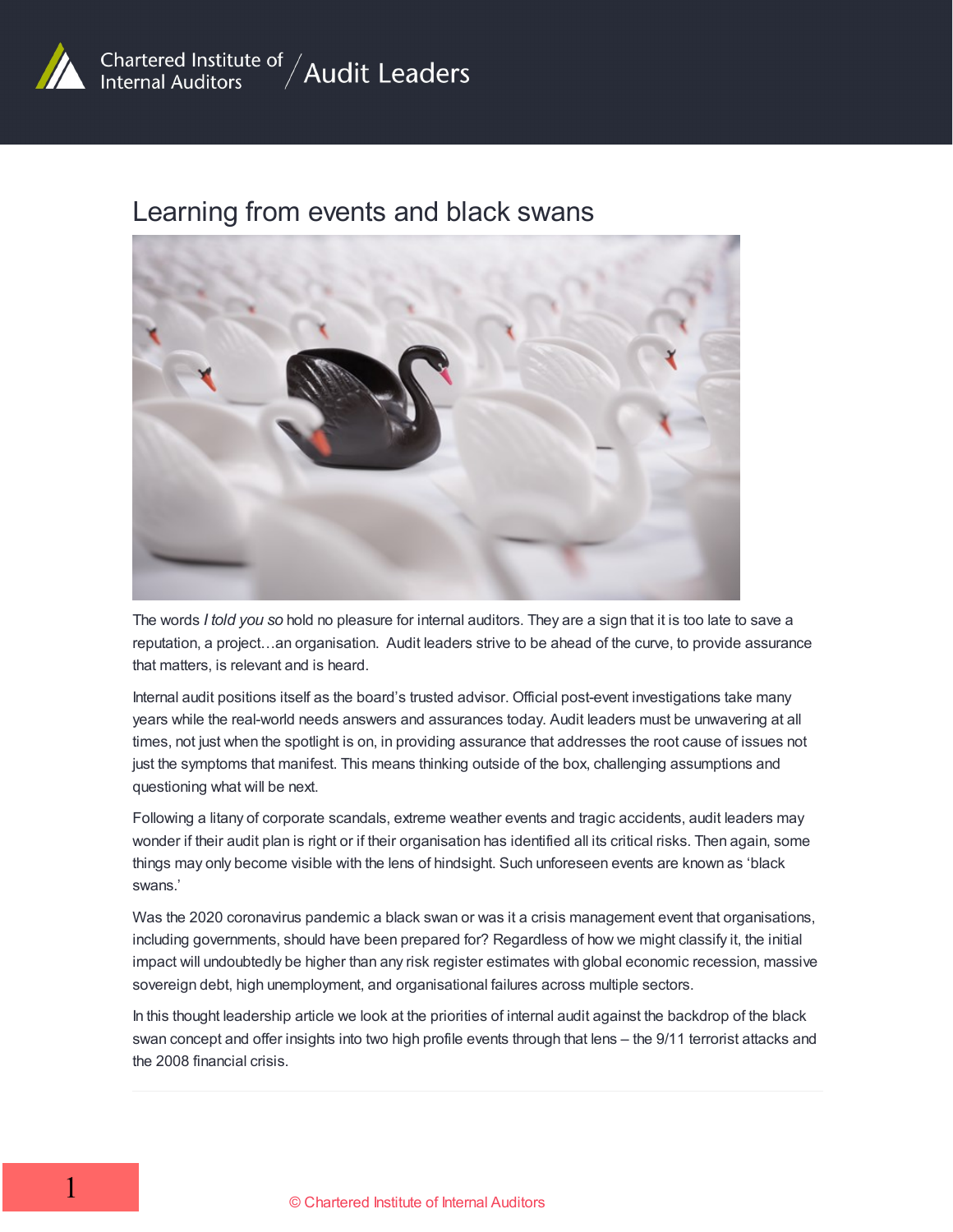# **Clear priorities**

Internal audit is clear on its purpose. To provide independent assurance that an organisation's risk management, governance and internal control processes are operating effectively.

Achieving this in a world of almost exponential complexity and uncertainty is not easy.

Internal auditors at all stages of their career will have looked again at procurement and contract management practices in the wake of the Carillion debacle. Likewise, business resilience tends to be higher profile after natural disasters and financial compliance checks were undoubtedly reprioritised by internal auditors following fraud at Patisserie Valerie.

Such audits provide useful assurance, but internal audit should also be insightful and adding value at a strategic, root cause level.



In recent years internal audit has prioritised four content pillars; the reason is clear when we look at some headline events.

In July 2017 an appliance caught fire in a flat. The fire engulfed the tower block with the loss of 72 lives. Was the Grenfell Tower tragedy preventable or a black swan? After two years the official investigation remains ongoing.

In February 2017, five months before the Grenfell tragedy, Southwark council was issued a fine of £270,000 for a fire

at Lakanal House in 2009 in which six people died. The coroner recommended that sprinklers should be retrofitted to all tower blocks that the "stay put" policy should be reviewed, and cladding should be fireproof. The recommendations were not compulsory.

This was not an isolated case. Investigations into high-rise fires in Merseyside in 1991 and Irvine in 1999 identified cladding as an accelerant. There have also been similar incidents overseas in France, Australia and the UAE.

The Hackitt Review (Independent Review of Building Regulations and Fire Safety) following the Grenfell fire found that 'the whole system of regulation, covering what is written down and the way in which it is enacted in practice, is not fit for purpose.' The government responded by establishing a fund to enable inadequate cladding to be identified and removed from buildings; as of July 2019, 107 of the identified 431 buildings had been completed.

This prompts questions for all audit leaders:

- When agreeing actions with management, how much pressure should internal audit apply when due dates are too far out leaving the organisation exposed to significant risk?
- How brave does a chief audit executive need to be when management and the internal highest governance bodies tolerate risks that are unacceptable in the public interest?
- What assurance does internal audit provide over the setting and application of risk [appetite](https://www.iia.org.uk/resources/risk-management/risk-appetite-the-role-of-internal-audit/)?

When construction and facilitates management firm Carillion collapsed, it sent shockwaves throughout the industry. At the time of insolvency, they held c420 public sector contracts, 45% of their UK revenue; it left services in jeopardy and projects in limbo. A parliamentary inquiry found the directors guilty of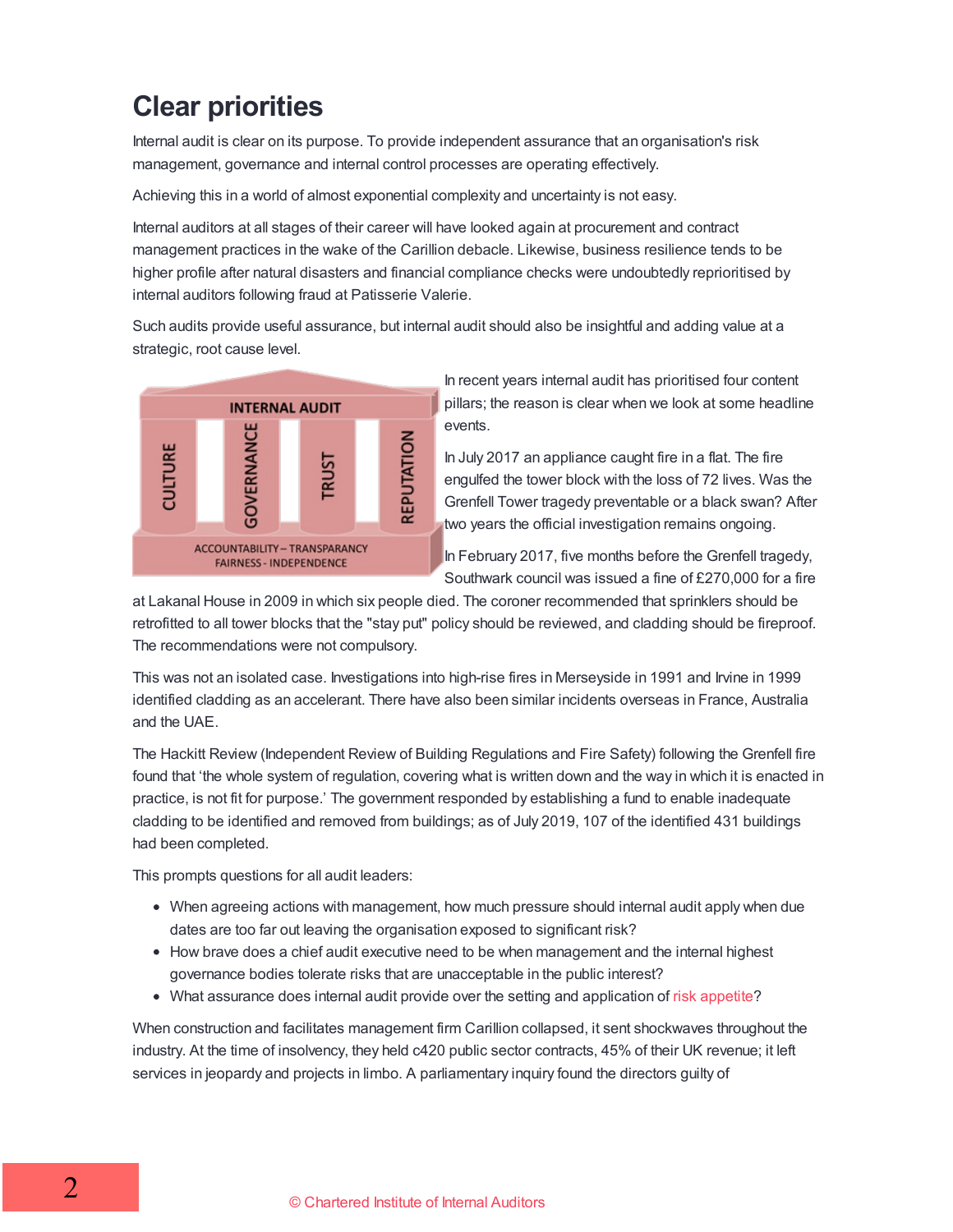'recklessness, hubris and greed' citing them as lacking 'even a tenuous grip on reality.'

This also raises questions:

- What role should internal audit have in assessing board [effectiveness](https://www.frc.org.uk/getattachment/61232f60-a338-471b-ba5a-bfed25219147/2018-Guidance-on-Board-Effectiveness-FINAL.PDF)?
- Have you audited board [recruitment](/resources/corporate-governance/non-executive-recruitment-the-role-of-internal-audit/) including the skill mix?
- Does the audit committee/board respect and demand audit reports that are both challenging and constructive?
- How robust is your assurance around third parties and the wider supply chain? It is was of the key topics in Risk in [Focus](https://www.iia.org.uk/research-and-insight/risk-in-focus/) 2020?

A 2019 [report](https://www.edelman.com/research/trust-barometer-special-report-in-brands-we-trust) found that brand trust was a purchase decision factor for 81% of people yet only a third of people said they trusted the brands they buy. The car industry in particular has been heavily impacted in the wake of the diesel emissions scandal that began with Volkswagen and extended to many other manufacturers.

And yet more questions:

- What assurance does internal audit provide over the metrics, information and processes that influence stakeholder trust levels?
- Do audit leaders understand the importance of [reputation](/resources/adding-value-to-your-organisation/reputation-the-overall-sense-of-integrity-and-trust-so-what-is-internal-audits-role/) as an auditable asset?
- How do auditors recognise and assess 'taken for granted assumptions' such as internal algorithms or external standards?

When rationalised after the event, it sometimes seems hard to believe that any organisation with a reasonable level of governance, risk management and internal control could allow things to escalate to such an extent. Yet it happens. And lessons are not learnt.

## **Barriers to learning**

It has long been said that we have to make mistakes to learn from them.

According to Christopher G. Myers, Academic Director of Executive Education at the Johns Hopkins Carey Business School, when as individuals we are unclear how to take personal responsibility for a problem we are "less likely to internally attribute a failure, and thus less likely to learn."

He further suggests that even when people are open to learning from their mistakes, any "ambiguity of responsibility" can undermine this resulting in lessons being missed or attributed to bad luck or factors outside their sphere of influence.

Using this concept, it is easy to see how events which executives read about, the collapse of Thomas Cook, fraud at Patisserie Valerie, undisciplined tweets by Elon Musk do not compel them to drive change in their own organisation. They can be readily dismissed as distant happenings in other organisations, sectors or geographies.

Conversely internal auditors often seek external practices and ideas to add value. Should audit leaders encourage their business colleagues to do more of this?

An additional barrier to learning is [bias](https://www.psychologytoday.com/us/blog/thoughts-thinking/201809/12-common-biases-affect-how-we-make-everyday-decisions). Of the 12 common types, we will look at two.

#### **Unconscious bias**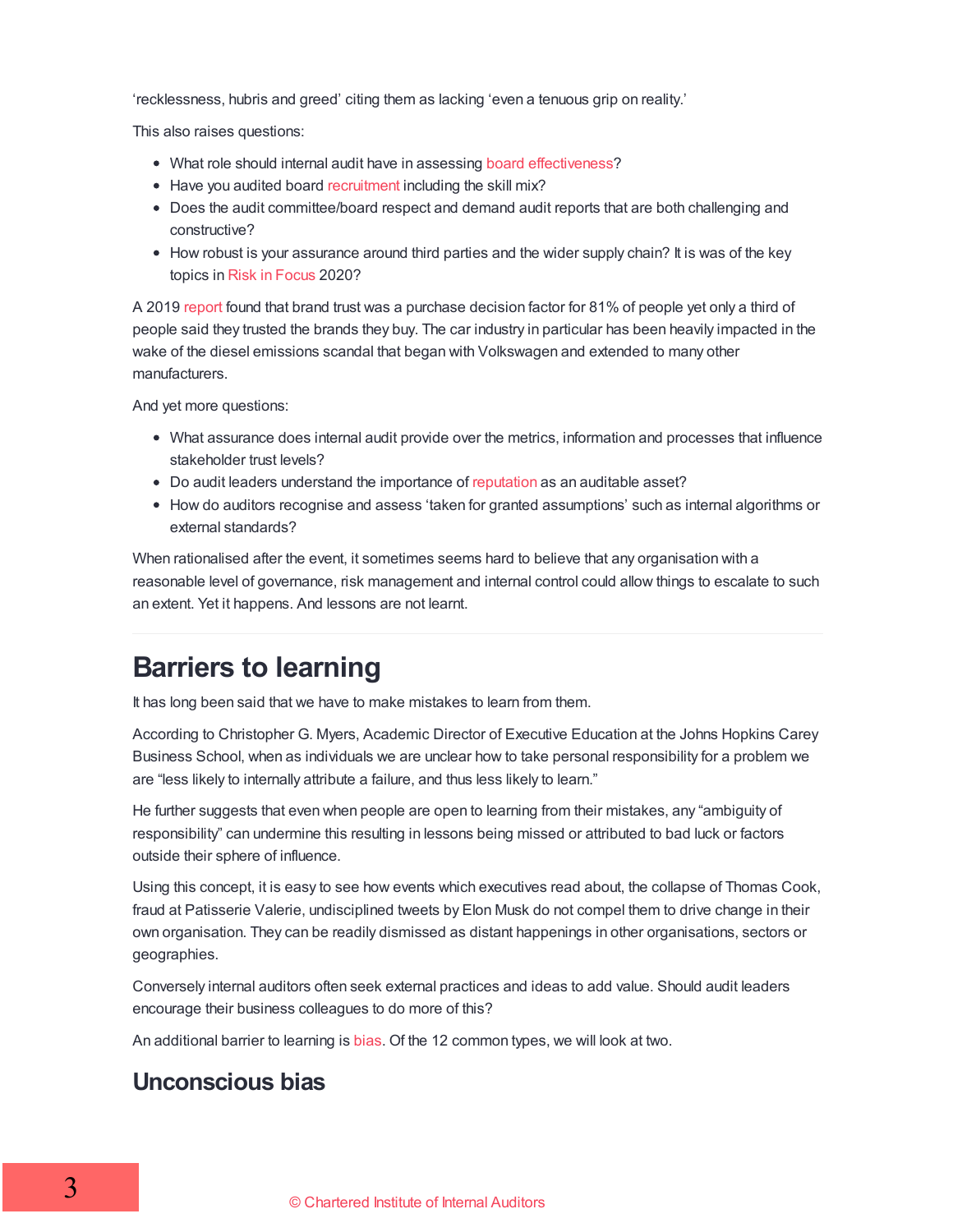[Unconscious](https://www.tolerance.org/professional-development/test-yourself-for-hidden-bias) bias happens without our awareness. It influences our judgements and decision making based on our experiences, backgrounds, values and environments.

Consider for a moment whenOxfam hit the headlines in 2018 following a sexual misconduct scandal involving senior aid workers in Haiti. At the time there was also significant media attention of the #MeToo campaign and gender equality, individuals and organisations were concerned about their actions.

- What role did unconscious bias play in board meetings up and down the country?
- Were factors such as the age of the men involved, and their social class looked at?
- Did the fact that the Oxfam incident happened overseas and concerned a charity the perceived importance of the issue?
- How often did the conversation move on to the bigger picture of culture and reputation?
- As audit leaders do you know how your organisation responded review charitable activities, overseas activities or did it not make the radar?

#### **Confirmation bias**

Confirmation bias is our tendency to look for information that confirms our existing beliefs or ideas. It is why two people with opposing views on a topic can see the same evidence and come away feeling validated by it. This is why SAGE (the Scientific Advisory Group for Emergencies) advised the government during the coronavirus pandemic rather than rely on a single source of expertise.

This is powerful enough on its own but even more so when compounded by lack of analytical reasoning due to competence or time. Auditing encourages constructive scepticism, using the '5 Whys' to get to root causes. Board members with confirmation bias will happily take the first data that suits their perspective.

It is also dangerous when combined with group think. Boards can be blind to the warning signs from internal audit, the newbie, the harbinger of doom from legal…they think the project they are signing off will be successful, their organisation is too big to fail and that they instinctively know what is right.

Investment magnate Warren Buffett said, "*what the human being is best at doing is interpreting all new information so that their prior conclusions remain intact*." During the coronavirus pandemic as airlines around the globe strived to get 'back to normal', Buffett sold all his firm's entire holding in four major airlines, recognising this was unlikely as the "world has changed" potentially for ever, for the industry. Audit leader can learn from Buffett, an important part of internal audit's role is to identify where this is happening and break down the barriers to learning.

How many headlines might never have been printed if issues in governance and culture had been addressed rather than swept under the carpet?

## **Avoidance**

Addressing the real issues, the ones that keep audit leaders awake at night is rarely easy.

Writing in the Harvard Business Review, Ron Carucci used insights from a 10-year study to identify three reasons why top executives avoid tough decisions.

1. **Not wanting to disappoint people.** This can manifest in lots of ways from putting off redundancies, stalling a choice between investment projects, explaining underperformance to stakeholders or simply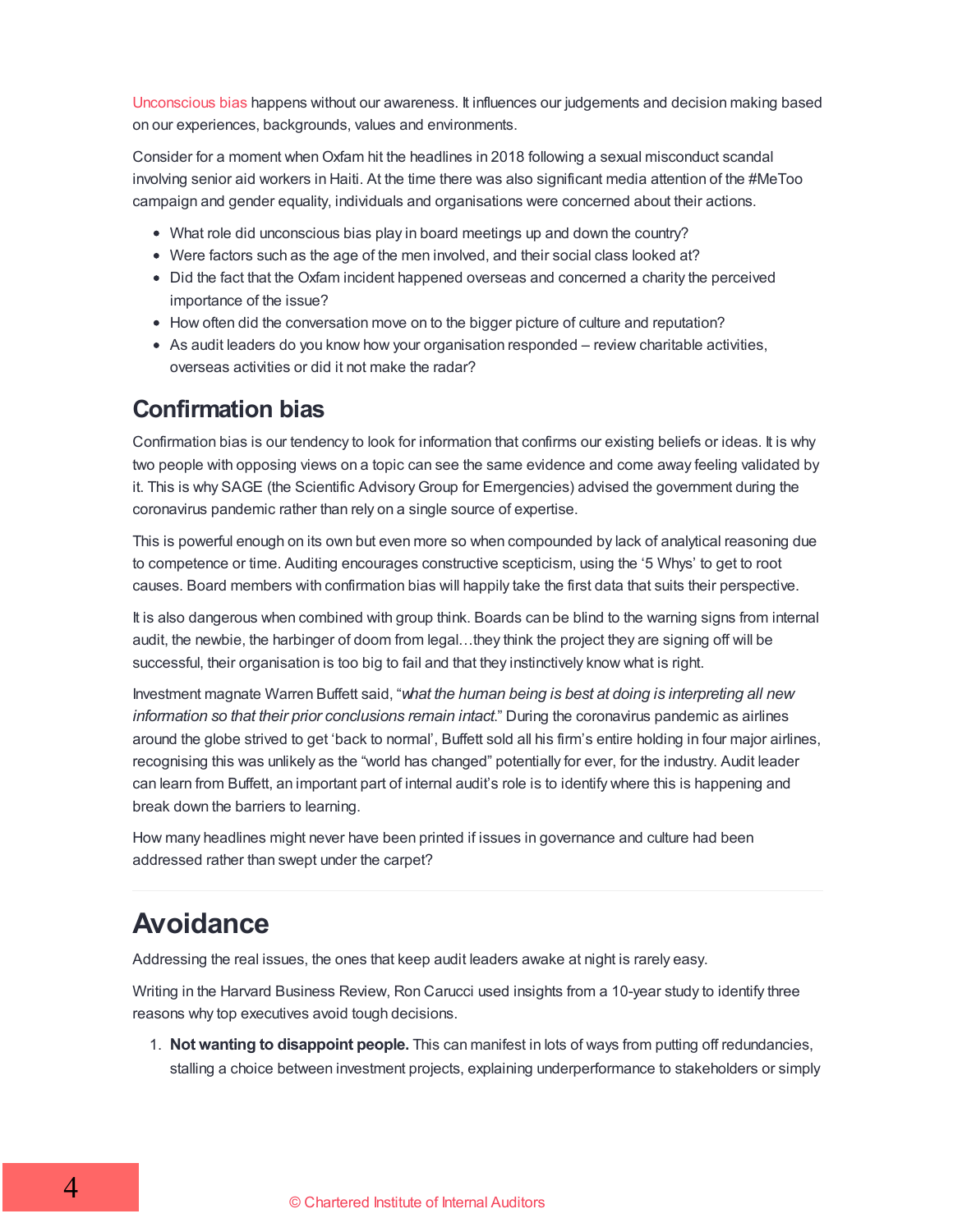disrupting the status quo.

- 2. **Fear of looking stupid.** For some this may be the reason behind a desire for excessive analysis and procrastination, trying to find certainty or seeking other options to avoid making a mistake or taking a risk.
- 3. **Perceived as being uncaring.** An inability to effectively performance manage, giving people too many chances to prove themselves, striving for equity rather than promoting excellence and failing to exit poor performers.

Internal auditors cannot force decisions to be made but they can be mindful of the psychology of decisionmaking so as to work through it rather than face a wall of indecision.

The choices that boards and executives make shape the organisation's decision-making culture. Where self-protection and self-interest are motivations for avoiding difficult choices, this filters down through the [management](https://www.frc.org.uk/getattachment/61232f60-a338-471b-ba5a-bfed25219147/2018-Guidance-on-Board-Effectiveness-FINAL.PDF) structure. Audit leaders can use the stewardship concept, good governance and board effectiveness insights at every opportunity to encourage a positive cultural rethink.

Are there times though when even robust governance, risk management and internal controls are taken by surprise?

### **Black Swans**

A black swan is a metaphor for an event that is unexpected, has major consequences, and after the event is often rationalised with the benefit of reflection time.

The concept was popularised by Nicolas Taleb as risk management gained in profile. His book, The Black Swan, he identified three attributes for the events:

- It is an outlier, beyond the realm of expectations, experience cannot point to its possibility
- It carries an extreme impact
- After the fact we produce explanations for its occurrence making it explainable and predictable.

The "*unknown unknowns"*that Donald Rumsfeld famously referred to.

Internal auditors may question the concept:

- Does it suit risk professionals and board members to have plausible deniability?
- With the right tools and mindset surely nothing is beyond comprehension?
- Do black swans simply serve the psychological barriers to decision making?

Consider two high profile examples of black swans; the events of 11<sup>th</sup> September 2001 and the financial crisis of 2008.

#### **September 11**

2,977 people lost their lives when four commercial aircraft were hijacked, one was flown into the Pentagon, two into the twin towers of the World Trade Centre which subsequently collapsed and the fourth was forced to abort its target by passengers and crew crashing instead into a field.

Over 2000 people have subsequently died from related illnesses plus 75,0000 are being monitored or receiving healthcare as part of a Trust fund. Property damage cost about \$100 billion and estimates of the total economic damage inflicted by the attack range up to \$2 trillion.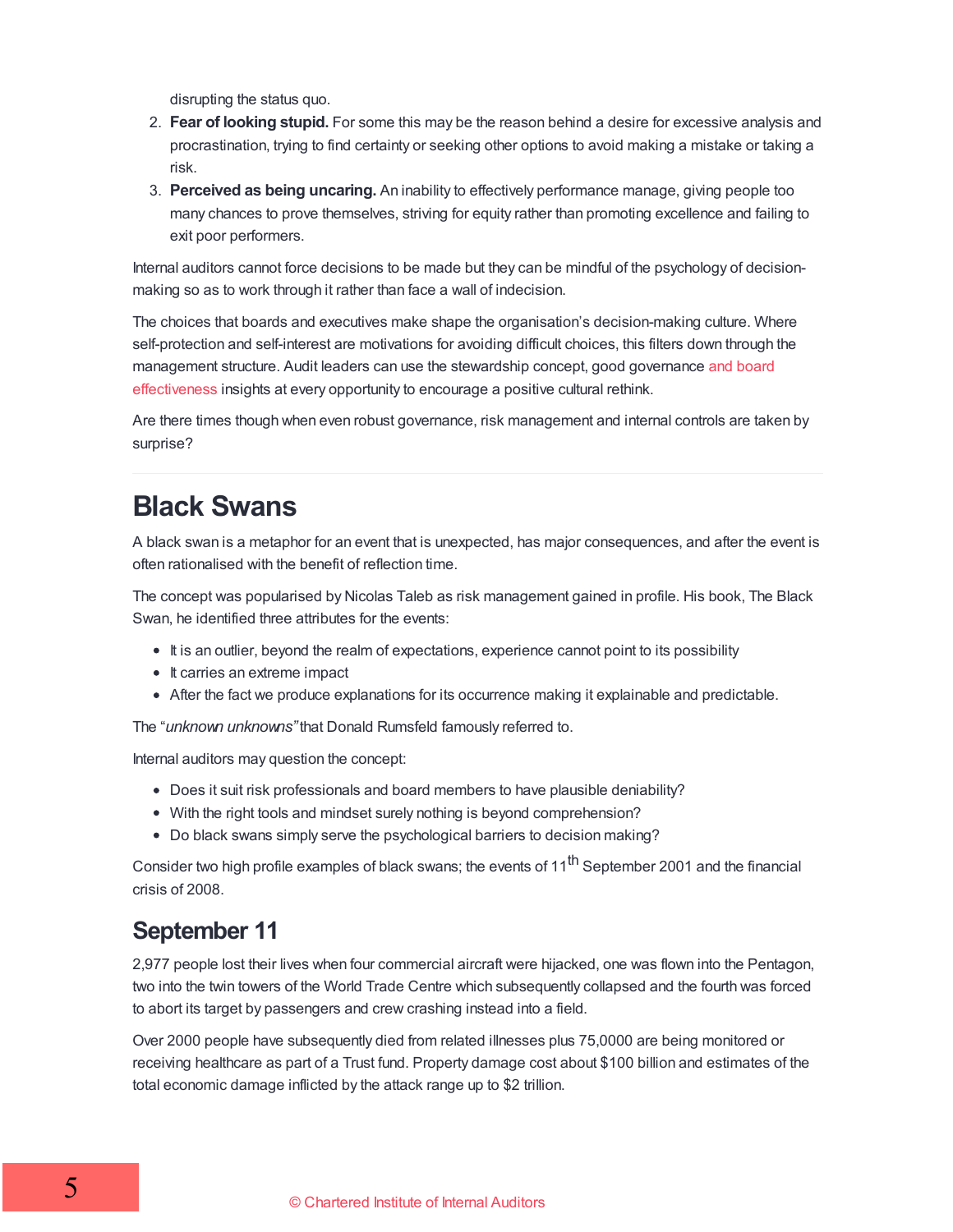Some experts now suggest that the integrity of the building structure was compromised due to the heat from the burning aircraft. The aluminium creating a hotter fire than the other components, a factor not included in simulations or scenarios when planning resilience nor during the initial investigations after the event.

Whilst it was and remains the most devastating terrorist attack in recorded history, was it a black swan? For instance, some facts do not require hindsight:

- Robust business resilience planning considers a wide range of scenarios
- The towers were located close to major airports
- Terrorists had previously targeted the site

Is it possible that the collapse of the towers, the worst possible outcome, was so unthinkable that it was avoided by the human psyche, like the unsinkable Titanic almost a century earlier that was designed without sufficient lifeboats?

Internal auditors pride themselves on their independence and objectivity. How do you protect your critical thinking process from unconscious bias? Do you limit your thinking to what is acceptable?

#### **Global financial crisis**

Lehman Brothers and Bear Stearns led the domino effect of firms that were too big to fail when the consequences of the credit and housing bubble crisis in the United States caused a financial tsunami across the globe.

OCED research found that actual GDP for the 19 countries that make up its membership is 10% lower in the decade post-crisis than forecasts pre-crisis. Whilst this is subjective because of a raft of variables, the actual costs have been felt in low interest rates, unemployment, inflation, austerity measures and house prices. The Institute for Fiscal Studies says real pay may not pass the pre-crisis peak until 2022.

Speaking at the International Monetary Fund in 2006, economist Nouriel Roubini warned about the potential economic crisis. He was derided as Mr Doom. He was not alone, other economists and advisers also talked about the impending recession but were ignored. As early as August 2007 the French investment banking giant BNP Paribas prevented investors from accessing money in funds with subprime mortgage exposure.

Risk consultant, Richard Anderson, uses the phrase "*perfect place arrogance*" about the culture inside financial institutions in the lead up to the crisis. In the years that followed he called on risk professionals to be the disruptive intelligence to pierce it.

- As an audit leader, are you a disruptive intelligence in your organisation?
- Have you provided assurance over the organisations finance strategy...debt management for instance?
- What could be the 'arrogance' that brings your organisation or sector to its knees?

Again, we ask was this truly a black swan event. The widespread criticism of bank risk appetite has led to major reform and governance improvements. It also put corporate [culture](https://www.iia.org.uk/resources/ethics-values-and-culture/organisational-culture/auditing-culture/) into the spotlight, one of the pillars the Institute encourages audit leaders to address.

## **Closing Thoughts**